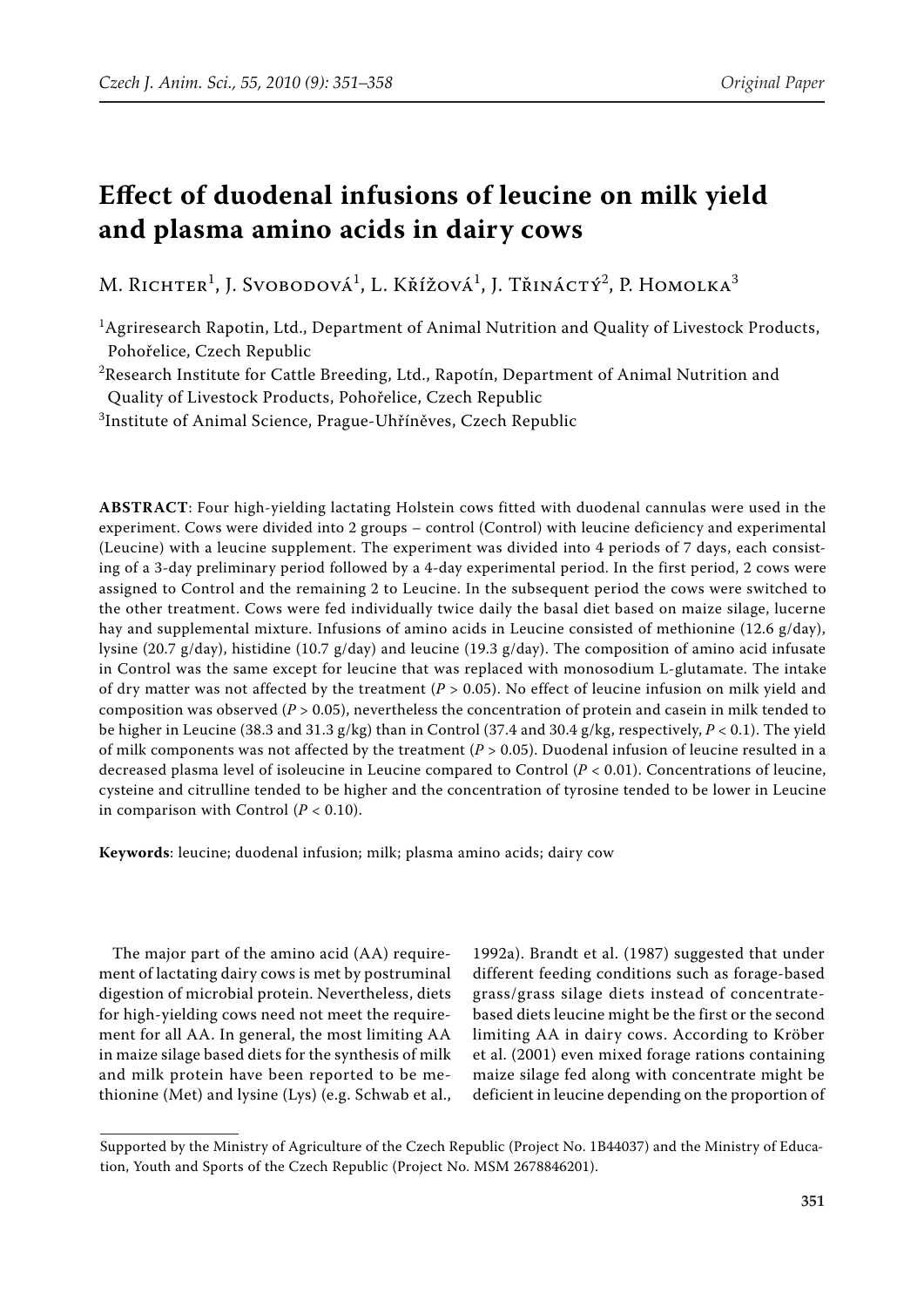concentrate and the type of concentrate ingredients used. Thus leucine (Leu), which is suggested to be the most-limiting from branched chain AA (e.g. Varvikko et al., 1999), has recently received some attention (Miettinen and Huhtanen, 1997; Varvikko et al., 1999; Iburg and Lebzien, 2000; Rulquin and Pisulewski, 2006) as a potentially limiting AA for milk protein synthesis.

The objective of the present study was to determine the role of Leu as a potentially third limiting AA supplemented in the form of duodenal infusions in milk production of cows fed maize silageconcentrate based diet.

## **MATERIAL AND METHODS**

## **Animals and procedure**

Four high-yielding lactating Holstein cows (lactation 2–3, week 22 of lactation) with similar milk production (18.6 kg, SEM = 1.5) fitted with duodenal closed T-shaped cannulas (Bar Diamond, Inc., USA) were used in the experiment. The cows were housed in individual tie stalls bedded with sawdust and they were divided into 2 groups of 2 animals. Factor with 2 levels was applied – Leu deficiency (Control) and and Leu supplement (Leucine). The experiment was divided into 4 periods. Each period (7 days) consisted of a 3-day preliminary period followed by a 4-day experimental period. In the first period, the first group was assigned to Control and the second to Leucine. In each subsequent period the groups were switched to the other treatment according to the following scheme: the first group – Control, Leucine, Control, Leucine; the second group – Leucine, Control, Leucine, Control.

Cows were fed individually twice daily (7.00 and 17.00 h) *ad libitum* the basal diet based on maize silage, lucerne hay and supplemental mixture (Table 1). The diet was formulated to provide 100% of NEL (net energy of lactation) and 95% of PDI (protein digestible in the intestine) requirements according to the recommendations of Sommer et al. (1994). Based on Rulquin et al. (2001a) the formulated diets were considered to be deficient in Met (approx 22%), Lys (approx 7.4%), histidine (His) (approx 18.0%) and Leu (approx 3.4%). This deficit of AA was covered by duodenal infusions of an AA mixture which was composed in such a way that the respective AA requirements would be met (Rulquin et al., 2001b). Infusions of AA in Leucine consisted of the approTable 1. Composition of diets

| Ingredient                               | Content       |
|------------------------------------------|---------------|
| Maize silage $(g/kg)$                    | 587           |
| Lucerne hay (g/kg)                       | 94            |
| Supplemental mixture <sup>1</sup> (g/kg) | 319           |
| PDIN $(g/kg)^2$                          | 82.5          |
| PDIE $(g/kg)^2$                          | 88.9          |
| NEL $(MJ/kg)^3$                          | 6.83          |
| LysDI $(\%$ PDIE) <sup>4</sup>           | $6.76(7.3)^5$ |
| MetDI (% PDIE) <sup>4</sup>              | $1.95(2.5)^5$ |
| LeuDI $(\%$ PDIE) <sup>4</sup>           | $8.51(8.8)^5$ |
| HisDI $(\%$ PDIE) <sup>4</sup>           | $2.05(2.5)^5$ |

<sup>1</sup>supplemental mixture contains (g/kg): barley 449; wheat 451; flax 45; sunflower oil meal 137; sodium chloride (NaCl) 7; dicalcium phosphate (CaHPO<sub>4</sub>) 10; limestone (CaCO<sub>3</sub>) 19; sodium bicarbonate (NaHCO<sub>3</sub>) 1; MgP 2; mineral and vitamin mixture 1

<sup>2</sup> digestible protein in the intestine when rumen fermentable N supply or energy supply are limiting, respectively

3 net energy of lactation

4 digestible amino acids in the intestine

5 values in the parenthesis: requirements for the given amino acids according to Rulquin at al. (2001b)

priate amounts of crystalline Met (12.6 g/day), Lys  $(20.7 \text{ g/day})$ , His  $(10.7 \text{ g/day})$  and Leu  $(19.3 \text{ g/day})$ Ajinomoto Co., Inc. Japan). The composition of the AA infusate in Control was the same except for Leu, which was replaced with monosodium L-glutamate to ensure the isonitrogenicity. AA were dissolved in 4–5 litres of fresh tap water for each cow daily and infused continuously to the duodenum over a 24-h period using a four-channel infusion pump (Dávkovací čerpadla Ing. Kouřil, Czech Republic)

#### **Analytical procedures**

During the experiment feed intake and refusals were monitored daily, an aliquot of them was taken for subsequent analyses. In both feed and feed refusals the dry matter (DM) was determined by drying at 103°C for 4 h, crude protein, crude fibre and fat were estimated according to AOAC (1984) and neutral detergent fibre by using  $\alpha$ -amylase was estimated according to Van Soest et al. (1991).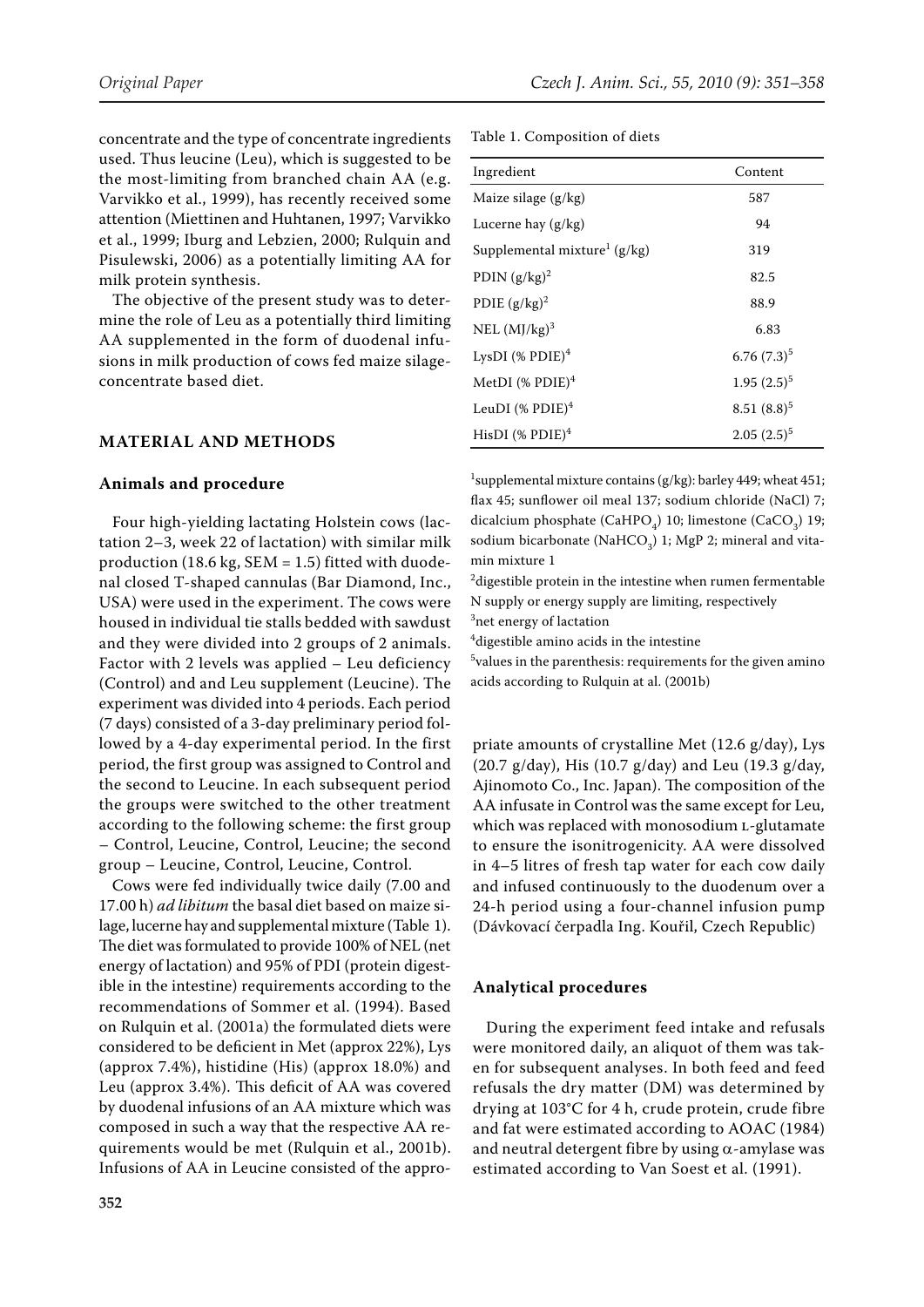Cows were milked twice daily at 7:15 and 17:15 h. During the experimental period milk yield was monitored and milk samples were taken at each milking, preserved with 2-bromo-2-nitropropane-1.3-diol (Bronopol) and cooled to 6°C. Milk composition was analysed by an infrared analyser (Bentley Instruments 2000, Bentley Instruments Inc., USA). The urea content was determined using an UREAKVANT apparatus (AGROSLUŽBY Olomouc, s.r.o., Czech Republic). Casein content was measured on Kjeltec auto 1030 Analyser (Tecator AB, Höganäs, Sweden) after precipitation with 10% acetic acid. Milk yield was corrected for energy content according to Sjaunja et al. (1991).

On the last day of each experimental period, blood samples were taken into heparinised tubes from the jugular vein (at 7:45 h) for determination of the AA profile and plasma metabolites. The samples were immediately centrifuged for 15 min at 1 500 g. Plasma parameters were analysed using kits for standard en-

zymatic methods (Biovendor – Laboratorní medicína, a.s. Modřice, Czech Republic) adapted to the COBAS MIRA autoanalyser (Roche diagnostics, Basle, Switzerland). For the determination of the AA profile the blood plasma was deproteinised with sulphosalicylic acid and centrifuged for 10 min at 3 000 g. The supernatant was stored at –80°C until the AA profile was determined on the AAA 400 Automatic Aminoanalyser (Ingos, Prague, Czech Republic).

## **Statistical analysis**

Data obtained in the experiment were analysed using the GLM procedure of the Statgraphics 7.0 package (Manugistics Inc. and Statistical Graphics Corporation, Rockville, Maryland, USA) according to the following model:

$$
Y_{ijk} = \mu + T_i + C_j + P_k + \varepsilon_{ijk}
$$

| Nutrient                    | Control <sup>1</sup> |            | Leucine <sup>2</sup> | $\mathbb{P}^7$ |           |
|-----------------------------|----------------------|------------|----------------------|----------------|-----------|
|                             | mean                 | <b>SEM</b> | mean                 | <b>SEM</b>     |           |
| Dry matter (kg/day)         | 15.90                | 1.00       | 16.00                | 1.18           | <b>NS</b> |
| Crude protein (kg/day)      | 1.98                 | 0.15       | 2.05                 | 0.18           | <b>NS</b> |
| Fat (kg/day)                | 0.36                 | 0.02       | 0.36                 | 0.03           | <b>NS</b> |
| Crude fibre (kg/day)        | 2.46                 | 0.11       | 2.44                 | 0.13           | <b>NS</b> |
| NDF $(kg/day)^3$            | 5.37                 | 0.30       | 5.34                 | 0.33           | <b>NS</b> |
| PDIN $(kg/day)^4$           | 1.29                 | 0.10       | 1.34                 | 0.12           | <b>NS</b> |
| PDIE $(kg/day)^4$           | 1.40                 | 0.10       | 1.43                 | 0.11           | <b>NS</b> |
| NEL $(MJ/day)^5$            | 108.30               | 7.14       | 109.80               | 8.39           | <b>NS</b> |
| LysDI (% PDIE) $^6$         | 7.85                 | 0.03       | 7.87                 | 0.03           | <b>NS</b> |
| MetDI (% PDIE) <sup>6</sup> | 2.71                 | 0.02       | 2.73                 | 0.03           | <b>NS</b> |
| LeuDI (% PDIE) $^6$         | 8.14                 | 0.02       | 9.40                 | 0.03           | ***       |
| HisDI (% PDIE) $^6$         | 2.68                 | 0.02       | 2.69                 | 0.03           | NS        |

Table 2. Effect of duodenally infused leucine on nutrient intake in lactating dairy cows

 $^1$ control group supplemented with duodenally infused methionine (12.6 g/day), lysine (20.7 g/day) and histidine (10.7 g/day)

 $^2$ experimental group supplemented with duodenally infused methionine (12.6 g/day), lysine (20.7 g/day), histidine  $(10.7 \text{ g/day})$  and leucine  $(19.3 \text{ g/day})$ 

 $^3$ neutral detergent fibre with α-amylase

 $^4$ digestible protein in the intestine when rumen fermentable N supply or energy supply are limiting, respectively

5 net energy of lactation

6 digestible amino acids in the intestine

7 NS – not significant; †*P* < 0.10 (tendency); \**P* < 0.05; \*\**P* < 0.01; \*\*\**P* < 0.001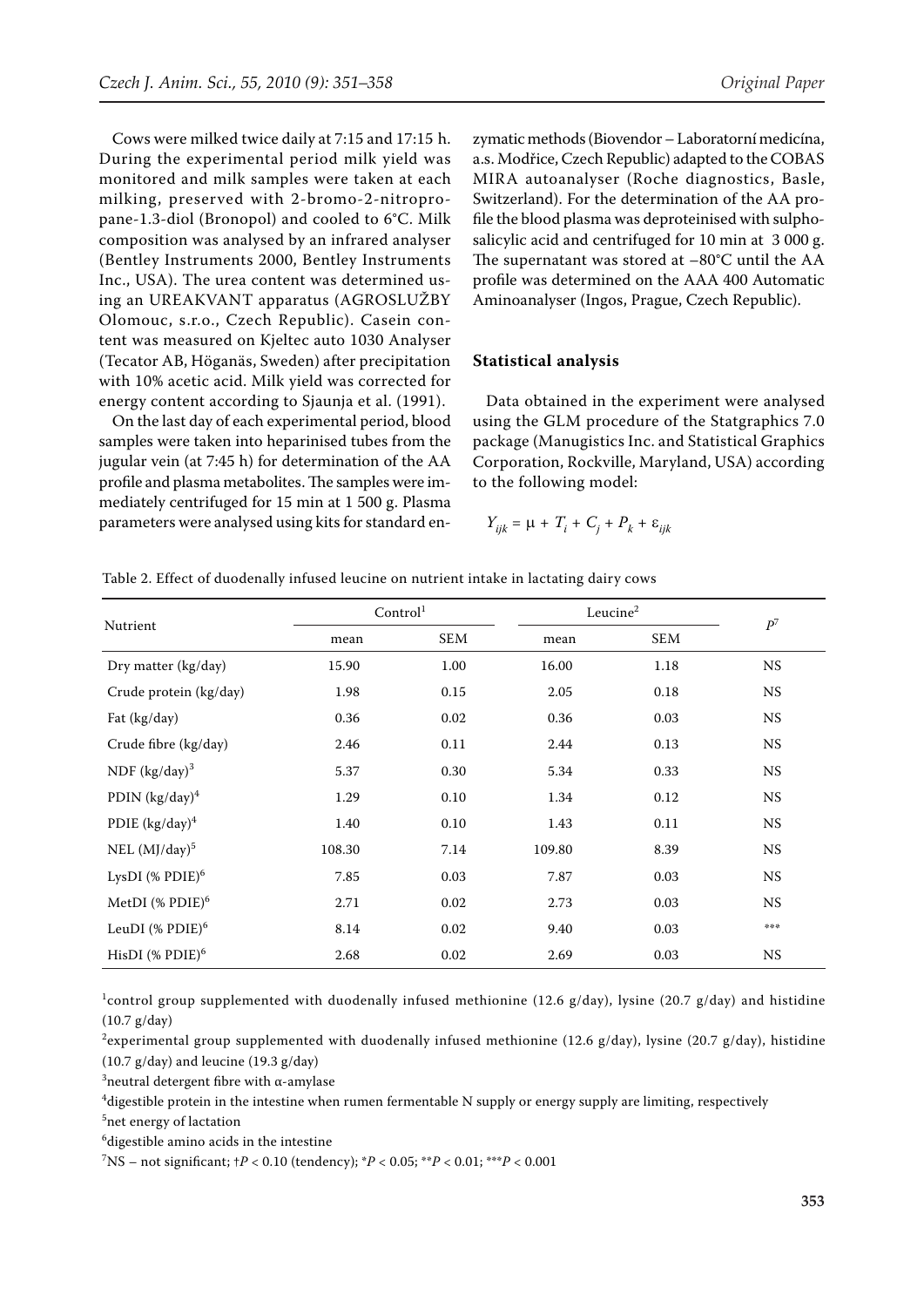where:

 $\mu$  = general mean  $T_i$  = treatment effect ( $i = 2$ )

 $C_i$  = cow effect  $(j = 4)$ 

 $P_k$  = period effect ( $k = 4$ )

 $\varepsilon_{ijk}$  = error term

For all statistical evaluations period means were used.

# **RESULTS**

Due to health problems (leg injury) cow No. 3 had to be removed from the fourth period from the evaluation.

## **Intake of nutrients and milk yield and composition**

The intake of DM and other nutrients is presented in Table 2. No significant differences between the treatments were determined  $(P > 0.05)$ . The content of LeuDI (% PDIE) was significantly higher in Leucine compared to Control  $(P < 0.001)$ .

Milk yield and content and yield of milk components are given in Table 3. No significant effect of Leu infusion on milk yield and composition was observed  $(P > 0.05)$ , but the concentration of protein and casein in milk tended to be higher in Leucine than in Control  $(P < 0.10)$ . The yield of milk components was not affected by the treatment (*P* > 0.05).

# **Blood parameters and plasma AA**

The blood parameters are documented in Table 4. Duodenal infusion of Leu did not have any effect on plasma metabolites  $(P > 0.05)$ .

Changes in plasma AA concentrations are shown in Table 5. Duodenal infusion of Leu resulted in an increased level of isoleucine (Ile) in the treatment Leucine compared to Control  $(P < 0.01)$ .

| Table 3. Effect of duodenally infused leucine on yield, daily yield of milk components and milk composition |  |  |  |  |
|-------------------------------------------------------------------------------------------------------------|--|--|--|--|
|-------------------------------------------------------------------------------------------------------------|--|--|--|--|

| Component                  | Control <sup>1</sup> |            |         | Leucine <sup>2</sup> |               |
|----------------------------|----------------------|------------|---------|----------------------|---------------|
|                            | mean                 | <b>SEM</b> | mean    | SEM                  | $P^4$         |
| Milk yield (kg/day)        | 18.3                 | 2.2        | 18.8    | 2.2                  | NS            |
| ECM $(kg/day)^3$           | 22.2                 | 2.7        | 22.7    | 2.7                  | <b>NS</b>     |
| <b>Composition of milk</b> |                      |            |         |                      |               |
| Fat (kg/day)               | 56.0                 | 1.6        | 54.9    | 1.2                  | <b>NS</b>     |
| Protein (kg/day)           | 37.4                 | 0.8        | 38.3    | 0.8                  | $^\mathrm{+}$ |
| Casein (kg/day)            | 30.4                 | 0.7        | 31.3    | $0.5\,$              | $^\dagger$    |
| Lactose (kg/day)           | 47.0                 | 0.6        | 46.4    | $0.4\,$              | <b>NS</b>     |
| Urea $(mg/100 \text{ ml})$ | 187.3                | 21.3       | 197.7   | 39.4                 | <b>NS</b>     |
| Yield of milk components   |                      |            |         |                      |               |
| Fat (g/day)                | 1 0 2 5              | 125        | 1 0 3 5 | 127                  | <b>NS</b>     |
| Protein (g/day)            | 679                  | 73         | 715     | 77                   | <b>NS</b>     |
| Casein (g/day)             | 552                  | 61         | 585     | 65                   | <b>NS</b>     |
| Lactose (g/day)            | 864                  | 111        | 878     | 108                  | <b>NS</b>     |

 $^1$ control group supplemented with duodenally infused methionine (12.6 g/day), lysine (20.7 g/day) and histidine (10.7 g/day)

 $^2$ experimental group supplemented with duodenally infused methionine (12.6 g/day), lysine (20.7 g/day), histidine (10.7  $g/day$ ) and leucine (19.3  $g/day$ )

 $^3$ energy corrected milk calculated according to Sjaunja et al. (1991)

4 NS – not significant; †*P* < 0.10 (tendency); \**P* < 0.05; \*\**P* < 0.01; \*\*\**P* < 0.001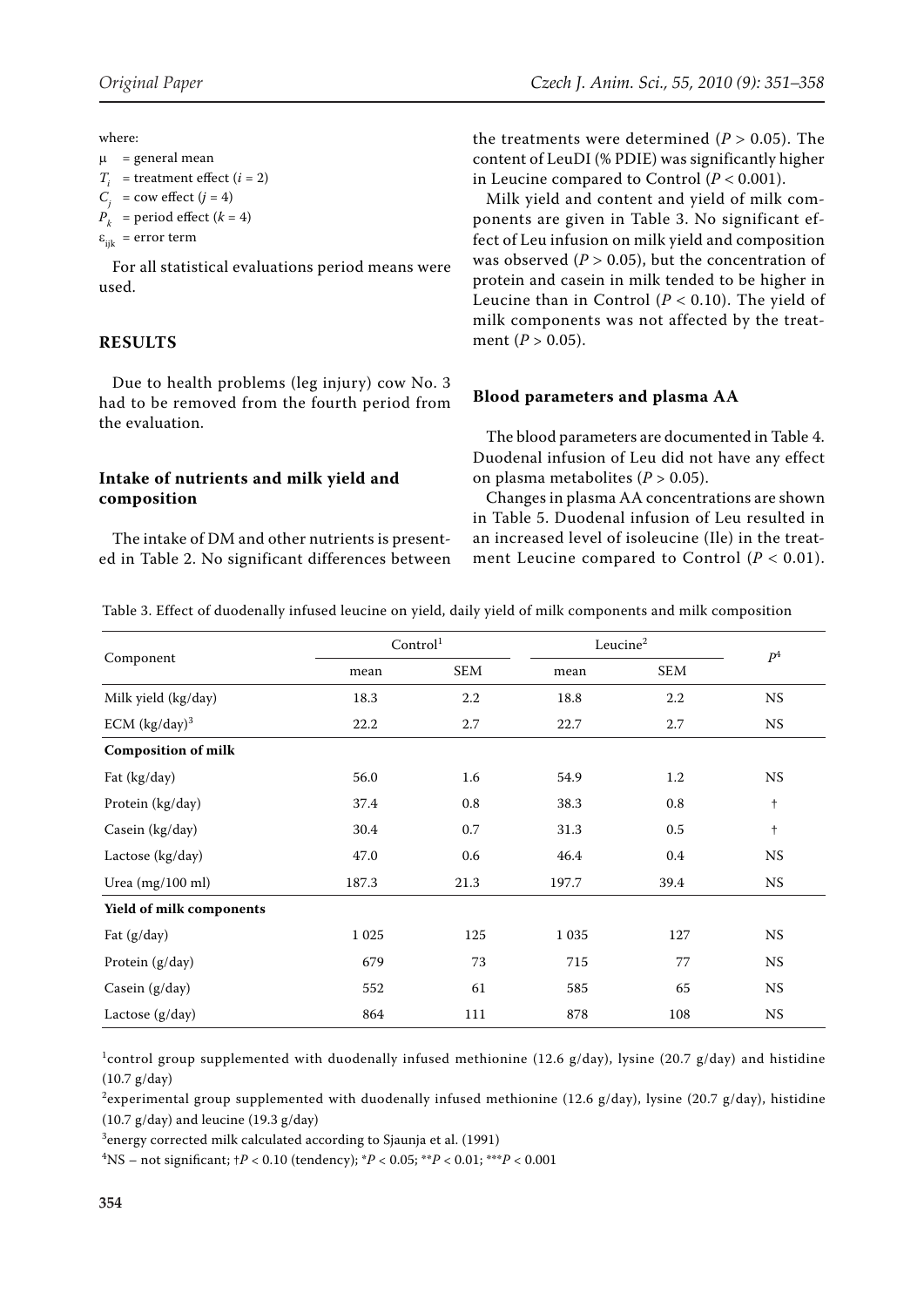| Component              | Control <sup>1</sup> |            | Leucine $2$ |            | $\mathbb{P}^7$ |
|------------------------|----------------------|------------|-------------|------------|----------------|
|                        | mean                 | <b>SEM</b> | mean        | <b>SEM</b> |                |
| Total protein $(g/l)$  | 76.81                | 0.286      | 76.84       | 0.256      | <b>NS</b>      |
| Albumin $(g/l)$        | 33.26                | 0.273      | 33.10       | 0.244      | NS.            |
| Urea (mmol/l)          | 4.66                 | 0.057      | 4.56        | 0.051      | <b>NS</b>      |
| Glucose (mmol/l)       | 3.26                 | 0.054      | 3.26        | 0.048      | <b>NS</b>      |
| AST $(U/I)^3$          | 93.56                | 1.229      | 94.50       | 1.099      | <b>NS</b>      |
| GMT (U/I) <sup>4</sup> | 26.25                | 0.728      | 25.95       | 0.651      | <b>NS</b>      |
| NEFA $(mmol/l)^5$      | 0.68                 | 0.058      | 0.55        | 0.052      | <b>NS</b>      |
| BHB $(mmol/l)^6$       | 0.74                 | 0.037      | 0.696       | 0.033      | NS.            |

Table 4. Effect of duodenally infused leucine on blood parameters of lactating dairy cows

 $^1$ control group supplemented with duodenally infused methionine (12.6 g/day), lysine (20.7 g/day) and histidine (10.7 g/day)

 $^2$ experimental group supplemented with duodenally infused methionine (12.6 g/day), lysine (20.7 g/day), histidine (10.7 g/day) and leucine (19.3 g/day)

 $^{\rm 3}$ aspartate aminotransferase

4 γ-glutamyltransferase

5 nonesterified fatty acids

6 β-hydroxybutyrate

7 NS – not significant; †*P* < 0.10 (tendency); \**P* < 0.05; \*\**P* < 0.01; \*\*\**P* < 0.001

Furthermore, concentrations of Leu, cysteine (Cys) and citruline (Cit) tended to be higher and the concentration of tyrosine (Tyr) tended to be lower in Leucine in comparison with Control  $(P < 0.10)$ .

#### **DISCUSSION**

## **Intake of nutrients and milk yield and composition**

In the present experiment the average DM intake of cows in both experimental groups was almost identical ( $P > 0.05$ ). Similar responses to Leu supplement have been reported in other studies in which Leu was supplemented either in the ruminally protected form (Křížová et al., 2008) or in the form of abomasal (Huhtanen et al., 2002; Korhonen et al., 2002) or duodenal infusions (Rulquin and Pisulewski, 2006).

In our study no effect of Leu infusion on milk yield and content and yield of milk components was observed  $(P > 0.05)$  except for the protein and casein concentration that tended to be higher in

Leucine than in Control  $(P < 0.10)$ . Our findings are in agreement with minor effects of additional Leu on milk yield and composition reported in other studies (e.g. Kröber et al., 2001; Huhtanen et al., 2002; Korhonen et al., 2002; Křížová et al., 2008). On the other hand, in a dose response study (duodenal infusions of 0, 40, 80 and 120 g/day Leu) Rulquin and Pisulewski (2006) found that milk yield was not affected by the treatments, whereas the content and yield of protein and casein varied quadratically  $(P < 0.05)$ , with a maximum reached by 40 g/day Leu. In contrast, contents and yields of fat and lactose decreased linearly (*P* < 0.05) over the entire range of treatments.

## **Blood parameters and plasma AA**

Blood parameters determined in this experiment were not affected by the treatment  $(P > 0.05)$ . This is in accordance with Křížová et al. (2008). Similarly, Huhtanen et al. (2002) and Rulquin and Pisulewski (2006) reported that the infusion of Leu had no effect on plasma glucose or nonesterified fatty acids.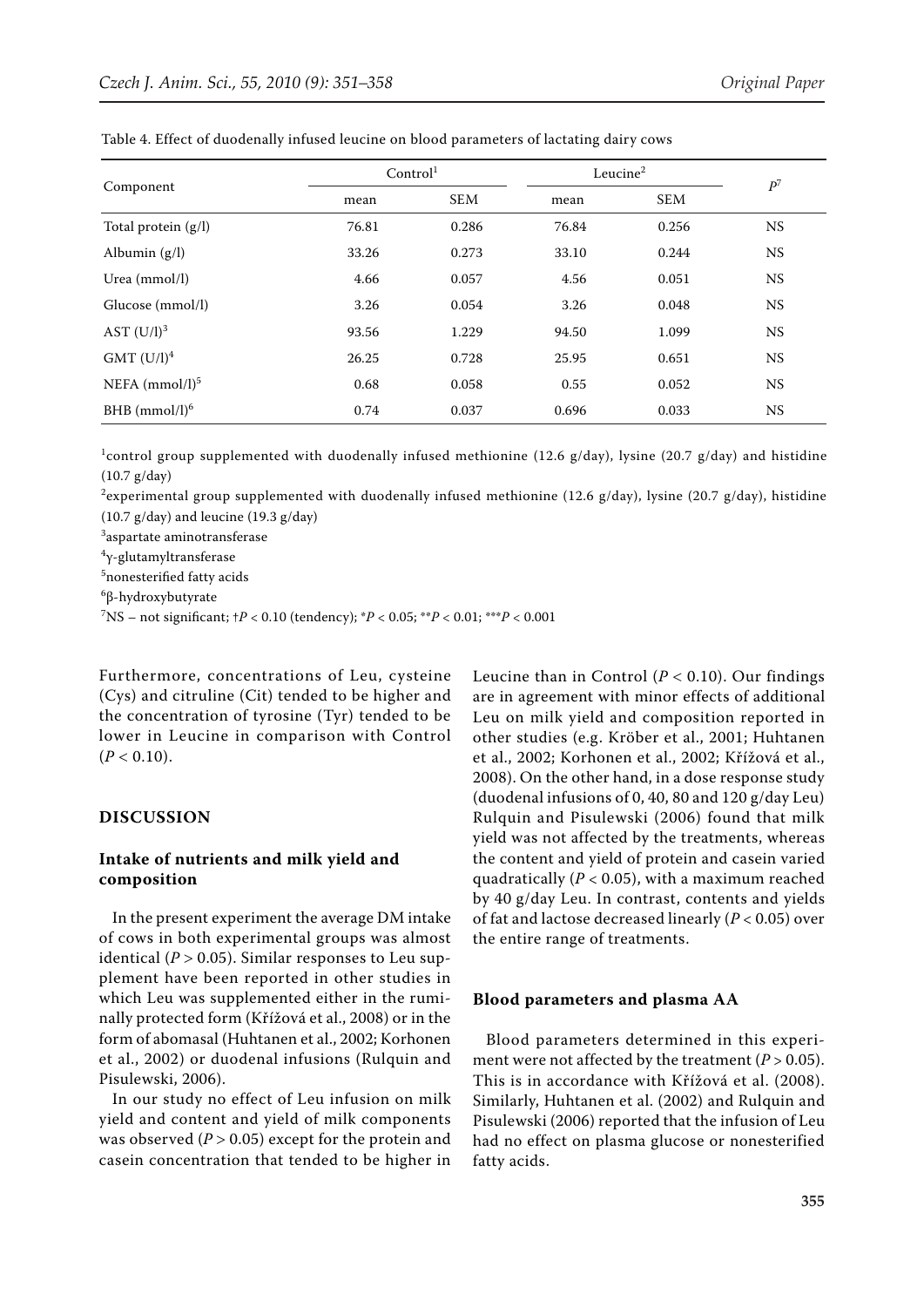|                    |          | Control <sup>1</sup> | $\rm Leucine^2$ | $\mathbb{P}^7$ |               |
|--------------------|----------|----------------------|-----------------|----------------|---------------|
| Amino acids (mg/l) | mean     | SEM                  | mean            | <b>SEM</b>     |               |
| Arginine           | $11.0\,$ | 0.50                 | 10.9            | 0.82           | $_{\rm NS}$   |
| Histidine          | 9.1      | $0.54\,$             | 9.7             | 0.63           | $_{\rm NS}$   |
| Ileucine           | 11.0     | 1.39                 | 8.3             | 1.04           | $\pm\pm$      |
| Leucine            | 5.9      | 0.86                 | 7.6             | 1.26           | $\ddagger$    |
| Lysine             | 10.0     | 0.75                 | 10.0            | 0.75           | $_{\rm NS}$   |
| Methionine         | 9.0      | $1.37\,$             | $\!\!\!\!\!8.8$ | 1.18           | $_{\rm NS}$   |
| Phealanine         | 7.9      | 2.78                 | 6.9             | 2.78           | $_{\rm NS}$   |
| Threonine          | 8.9      | 1.01                 | 8.5             | 0.92           | $_{\rm NS}$   |
| Valine             | 16.9     | 1.70                 | 13.8            | 1.66           | $_{\rm NS}$   |
| Alanine            | 16.2     | 1.45                 | 16.0            | 1.44           | $_{\rm NS}$   |
| Asparagine         | 6.1      | 0.15                 | 6.5             | 0.59           | $_{\rm NS}$   |
| Aspartic acid      | 1.7      | 0.16                 | $1.8\,$         | 0.33           | $_{\rm NS}$   |
| Citrulline         | 8.7      | 0.67                 | 9.7             | 0.90           | $^\mathrm{+}$ |
| Cysteine           | 10.9     | 1.62                 | 12.8            | 1.05           | $^\mathrm{+}$ |
| Glutamine          | 47.2     | 5.97                 | $51.2\,$        | 6.28           | $_{\rm NS}$   |
| Glutamic acid      | 8.7      | $1.11\,$             | 10.0            | 1.86           | $_{\rm NS}$   |
| Glycine            | 28.2     | 4.42                 | 30.3            | 3.97           | $_{\rm NS}$   |
| Ornithine          | 6.4      | 0.44                 | 6.2             | 0.44           | $_{\rm NS}$   |
| Proline            | 6.6      | 0.43                 | $7.2\,$         | 0.46           | $_{\rm NS}$   |
| Serine             | 10.6     | 1.28                 | $11.0\,$        | 1.33           | $_{\rm NS}$   |
| Tyrosine           | 5.2      | 0.47                 | 4.1             | 0.49           | $^\mathrm{+}$ |
| $EAA^3$            | 89.7     | 3.71                 | 84.5            | 4.15           | $_{\rm NS}$   |
| $\mathrm{NEAA}^4$  | 156.6    | 15.87                | 166.9           | 12.02          | $_{\rm NS}$   |
| BCAA <sup>5</sup>  | 33.8     | 3.47                 | 29.7            | 3.33           | $_{\rm NS}$   |
| $TAA^6$            | 246.2    | 19.20                | 251.4           | 12.46          | $_{\rm NS}$   |

 $^1$ control group supplemented with duodenally infused methionine (12.6 g/day), lysine (20.7 g/day) and histidine (10.7 g/day)

 $^2$ experimental group supplemented with duodenally infused methionine (12.6 g/day), lysine (20.7 g/day), histidine  $(10.7 \text{ g/day})$  and leucine  $(19.3 \text{ g/day})$ 

3 essential amino acids

4 non-essential amino acids

5 branched chain amino acids

6 total amino acids

7 NS – not significant; †*P* < 0.10 (tendency); \**P* < 0.05; \*\**P* < 0.01; \*\*\**P* < 0.001

In the present study, we found that the plasma concentration of Leu tended to be higher (*P* < 0.10) after Leu infusion. This fact conforms with the findings of other studies which also described an el-

evated plasma concentration of Leu when it was supplied in a rumen protected form (e.g. Křížová et al., 2008) or directly infused into the abomasum (e.g. Huhtanen et al., 2002) or duodenum (Rulquin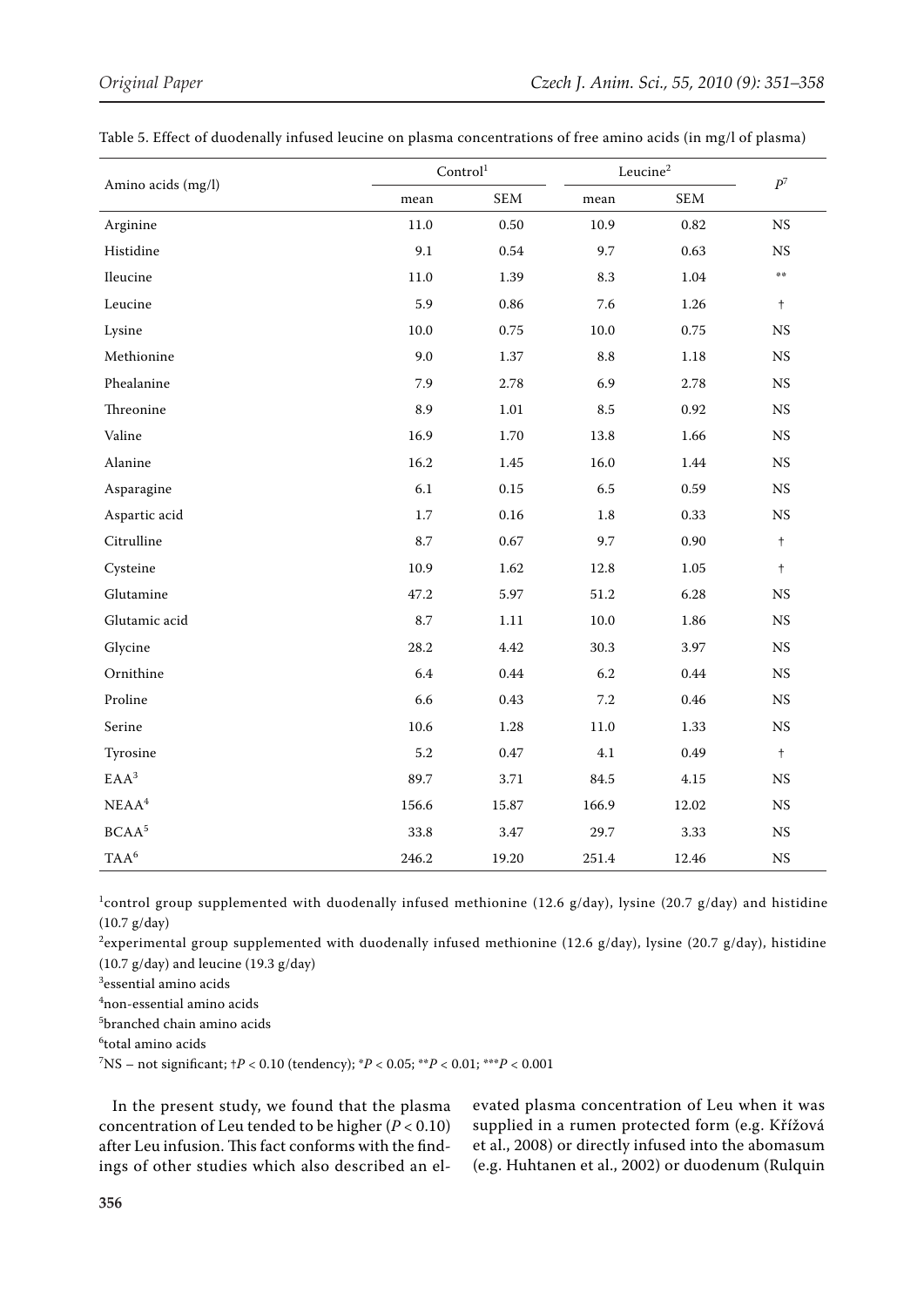and Pisulewski, 2006). Similarly, Kröber et al. (2001) confirmed that the variation in supply was clearly reflected in different plasma levels of the respective AA after feeding the experimental diets for 18 days on average. The response in terms of blood plasma concentrations of other AA to Leu supplementation is scarce and inconsistent. Our study showed that duodenal infusion of Leu significantly decreased the concentration of isoleucine (Ile) (*P* < 0.01). Further, there was a tendency to a lower concentration of Tyr and to higher concentrations of Cys and Cit after Leu infusion  $(P < 0.10)$ . This is in disagreement with Kröber et al. (2001), who did not find any significant effects of Leu supply on plasma levels of Lys, Ile, threonine (Thr), valine (Val), His, and phenylalanine (Phe) as the other essential AA except arginine, and the same was ascertained for non-essential AA with the exception of asparagine and Tyr. Huhtanen et al. (2002) found that the only effect of Leu infusion on plasma concentrations of other AA was a tendency of increased Phe levels and decreased Val levels. According to Harper et al. (1984) Leu can decrease plasma concentrations of Met and aromatic AA such as Phe. Although non-significant  $(P > 0.1)$ , decreased concentrations of Val, Met and Phe were also noted in our experiment. This discrepancy in response in plasma AA concentrations to Leu infusions is probably caused by the basal diet that seems to be the main factor in determining AA supply, as documented by various responses to Leu supplementation on grass silage or maize silage based diets (Schwab et al., 1992a,b; Vanhatalo et al., 1999; Varvikko et al., 1999; Rulquin and Pisulewski, 2006; Křížová et al., 2008). Further, according to Kröber et al. (2001) alterations in blood plasma levels of other AA would reflect interactions with the supplemented AA which, in the case of antagonism, could indicate the necessity of supplementing not only the primarily limiting AA but also others.

## **CONCLUSION**

Duodenal infusion of Leu had only a small positive effect on milk protein and casein content in milk  $(P < 0.1)$ . The absence of response to Leu infusion confirms the conclusions of previous studies that with the typical mixed diets the margin between the first-, second- and even third-limiting amino acid (AA) is very small, thus the responses in milk protein synthesis even to the first-limiting AA are generally relatively small.

## **REFERENCES**

- AOAC (1984): Official Methods of Analysis, Association of Official Analytical Chemists. 14<sup>th</sup> ed. Arlington, Virginia, USA, 1141.
- Brandt M., Südekum K.H., Schröder A. (1987): Zum Einfluss der im Dünndarm von Milchkühen verdauten Aminosäuren. Journal of Animal Physiology and Animal Nutrition, 58, 10–11.
- Harper A.E., Miller R.H., Block K.P. (1984): Branchedchain amino acid metabolism. Annual Review of Nutrition, 4, 409–454.
- Huhtanen P., Vanhatalo A., Varvikko T. (2002): Effects of abomasal infusions of histidine, glucose, and leucine on milk production and plasma metabolites of dairy cows fed grass silage diets. Journal of Dairy Science, 85, 204–216.
- Iburg M., Lebzien P. (2000): Requirements of lactating dairy cows for leucine and methionine at the duodenum. Livestock Production Science, 62, 155–168.
- Korhonen M., Vanhatalo A., Huhtanen P. (2002): Evaluation of isoleucine, leucine, and valine as a secondlimiting amino acid for milk production in dairy cows fed grass silage diet. Journal of Dairy Science, 85, 1533–1545.
- Kröber T.F., Sutter F., Senn M., Langhans W., Kreuzer M. (2001): Effects of supplying leucine and methionine to early-lactating cows fed silage-concentrate based diets with a calculated deficiency in leucine and methionine. Animal Research, 50, 5–20.
- Křížová L., Třináctý J., Richter M., Hadrová S., Pozdíšek J. (2008): Effect of ruminally-protected leucine supplement on milk yield and plasma amino acids in dairy cows. Agricultural and Food Science, 17, 351–359.
- Miettinen H., Huhtanen P. (1997): Effects of silage fermentation and postruminal casein supplementation in lactating dairy cows. 2. Energy metabolites and plasma amino acids. Journal of the Science of Food and Agriculture, 74, 450–458.
- Rulquin H., Pisulewski P.M. (2006): Effect of graded levels of duodenal infusions of leucine on mammary uptake and output in lactating dairy cows. Journal of Dairy Research, 73, 328–339.
- Rulquin H., Vérité R., Guinard-Flament J. (2001a): Tables des valeurs AADI des aliments des ruminants. INRA Productions Animales, 14, 16 pp.
- Rulquin H., Verite R., Guinard-Flament J., Pisulewski P. M. (2001b): Acides aminés digestibles dans ľ intestin. Origines des variations chez les ruminants et répercussions sur les protéins du lait. INRA Productions Animales, 14, 201–210.
- Schwab C.G., Bozak C.K., Whitehouse N.L. (1992a): Amino acid limitation and flow to duodenum at four